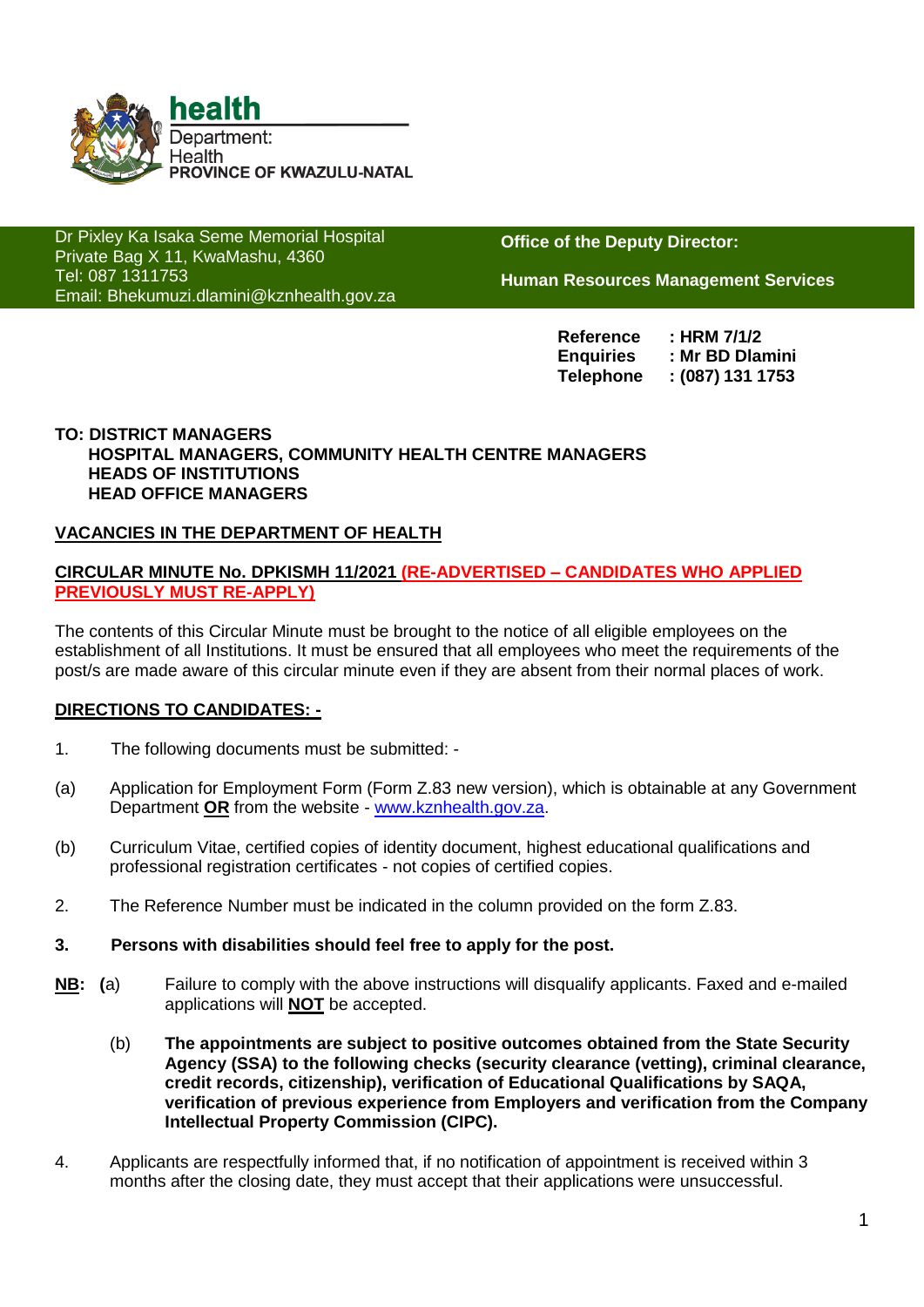5. Applicants in possession of a foreign qualification must attach an evaluation certificate from the South African Qualifications Authority (SAQA) to their applications. Non- RSA Citizens/Permanent Residents/ Work Permit holders must submit documentary proof together with their applications.

**(This Department is an equal opportunity, affirmative action employer, whose aim is to promote representivity in all levels of all occupational categories in the Department.)**

*Please note that due to financial constraints this institution will not reimburse candidates for S & T claims for attending interviews.*

**CLOSING DATE FOR APPLICATIONS IS 28 DECEMBER 2021**

*Original signed and available on request* **CEO: DR PIXLEY KA ISAKA SEME MEMORIAL HOSPITAL KWAZULU-NATAL DATE: 10/12/2021**

 **GROWING KWAZULU- NATAL TOGETHER**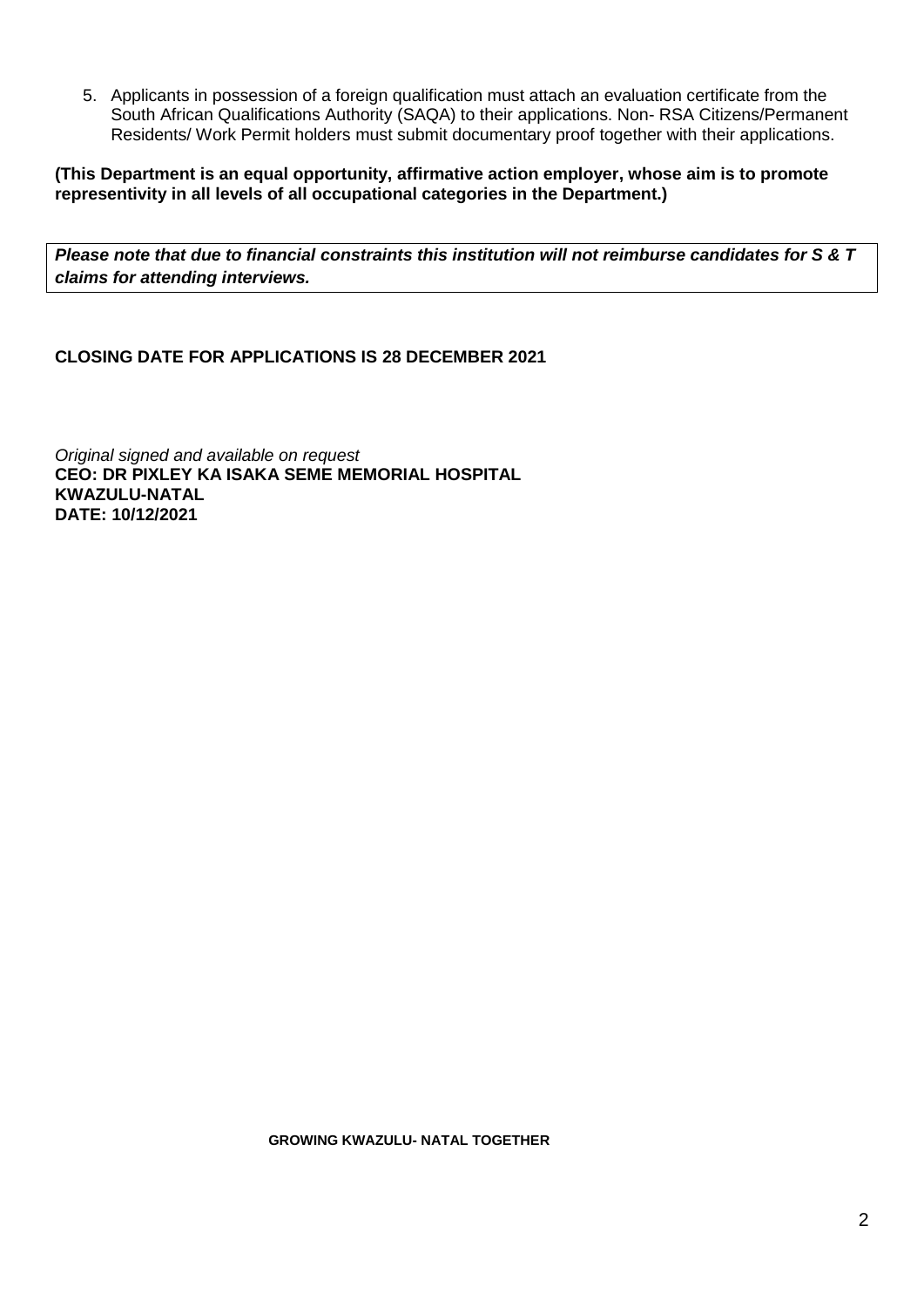## **DEPARTMENT OF HEALTH: KWAZULU-NATAL**

#### **(This Department is an equal opportunity, affirmative action employer, whose aim is to promote representivity in all levels of all occupational categories in the Department.)**

**NOTE:** Applications must be submitted on the **new** prescribed Application for Employment form (Z83) which must be originally signed and dated. The application form (Z83) must be accompanied by a detailed Curriculum Vitae, certified copies of certificates, Identity Document and (not copies of previously certified copies). The Reference Number must be indicated in the column (Part A) provided on the Z83 form. **NB**: **Failure to comply with the above instructions will disqualify applicants**. Faxed and e-mailed applications will **NOT** be accepted. Persons with disabilities should feel free to apply for the post. •**The appointments are subject to positive outcomes obtained from the State Security Agency (SSA) to the following checks (security clearance (vetting), criminal clearance, credit records, citizenship), verification of Educational Qualifications by SAQA, verification of previous experience from Employers and verification from the Company Intellectual Property Commission (CIPC).** Applicants are respectfully informed that, if no notification of appointment is received within 3 months after the closing date, they must accept that their applications were unsuccessful. Applicants in possession of a foreign qualification must attach an evaluation certificate from the South African Qualifications Authority (SAQA) to their applications. Non-RSA Citizens/Permanent Residents/ Work Permit holders must submit documentary proof together with their applications. All employees in the Public Service that are presently on the same salary level but on a notch/package above of the advertised post are free to apply

### **POST: ADMINISTRATIVE CLERK SUPERVISOR: 3 X POSTS: LEVEL 7: (1 X DOCTORS ADMIN SUPPORT SERVICES; 1 X PAMS; 1 X NURSING ADMIN SUPPORT SERVICES)**

**NO OF POSTS: 3**

### **REFERENCE NO.: DPKISMH 71/2021**

**SALARY: R 261 372 per annum** 

**Other Benefits: 13th Cheque, Medical Aid (Optional), Housing Allowance: Employee must meet prescribed requirements** 

## **REQUIREMENTS FOR THE ABOVE POSTS: -**

- Grade 12 /Senior Certificate; **PLUS**
- 3 to 5 years' clerical/ administrative experience in a health environment

## **RECOMMENDATIONS**

Computer literacy (MS Office Package)

## **KNOWLEDGE, SKILLS, TRAINING AND COMPETENCIES REQUIRED: -**

- The incumbent of this post will report to the Assistant Manager to Supervise and render an administrative support services
- The ideal candidate must have: Knowledge of administration of patients and filing of patients charts
- Knowledge of clerical duties
- Knowledge of capturing of data.
- Have knowledge of operate computer
- Possess knowledge of collecting statistics
- Knowledge of legislative framework governing the Public Service